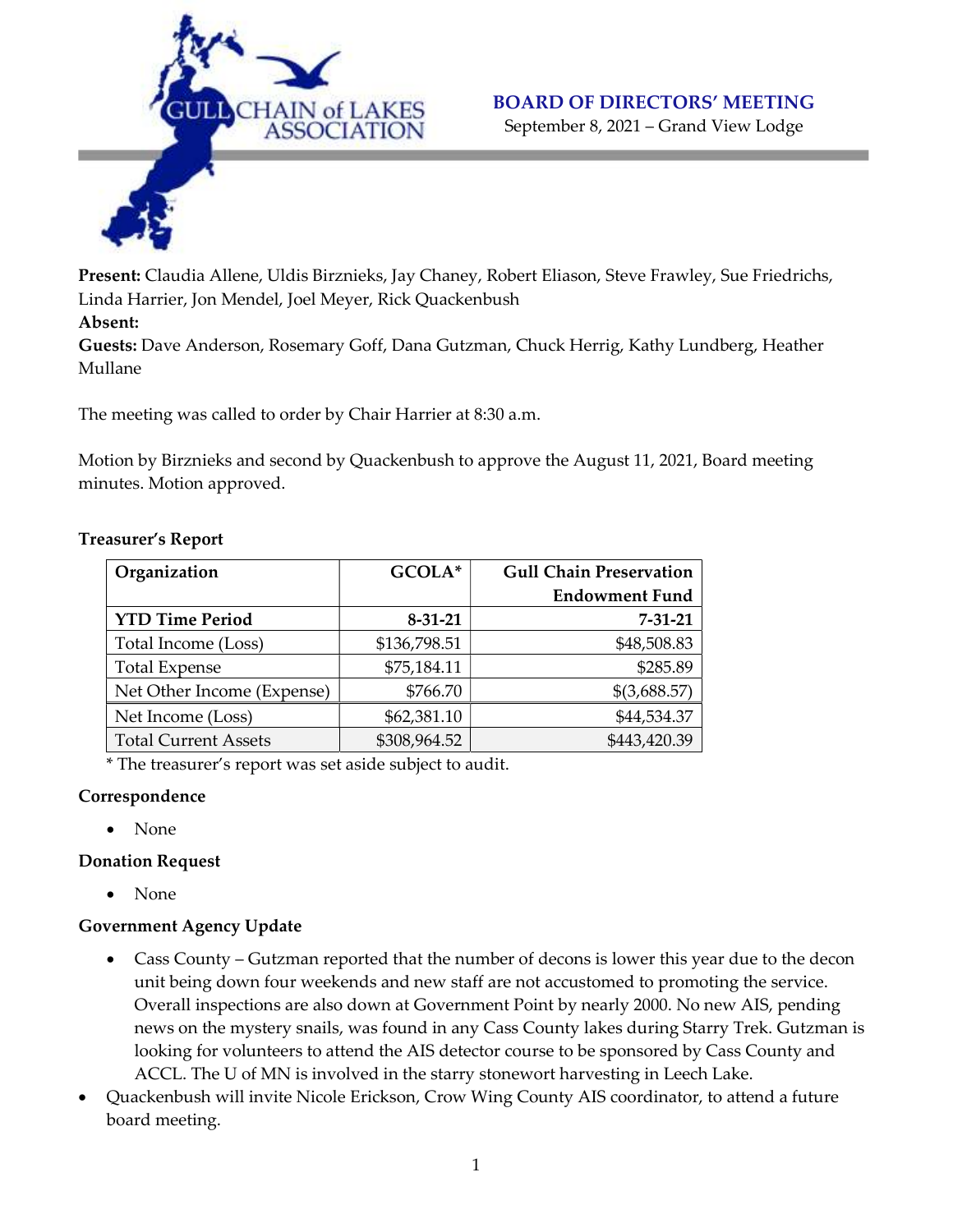## Event Updates

- ACCL Harrier learned about issues other lake associations are having and viewed a presentation on lake cabin estate planning.
- Starry Trek Quackenbush stated he and Steve Allex looked for AIS at Zorbaz, Hole in the Day and Government Point boat ramps and found none.
- MAISRC The annual showcase has been converted to online with tickets selling for \$20. GCOLA will reimburse if any board member attends.

## Volunteer

- Kathy Lundberg will work with Heather Mullane to create a document in Google Docs that helps vet volunteers based on their interest level, skills, and available time.
- Anderson will add phone numbers to the committee list on the website.
- To help guide members on volunteer activities, each committee chair will update/expand on the description of their committee that is used on the website, infographic, and newsletter.

## Annual Meeting

 Chaney discussed the idea of the annual meeting with the Gull Lake Sailing School, and they are prepared to host when the date has been decided

# Gala

Harrier will host a de-brief meeting with the Gala committee to receive their input.

# AIS Committee

Allex is sending a report to Quackenbush on committee activities.

# Communications Committee

 Lundberg reported the newsletter has been mailed. She reviewed the committee charter and 2022 goals and encourages other committee members to use the survey tool, but to combine when possible so members are not inundated with requests.

## Environmental Committee

 Eliason will prepare a recommendation regarding the Lake Steward and Shoreline Habitat subcommittees for the next board meeting. He intends to survey members about their interest level/concern on the night sky issue.

## Finance & Audit Committee

- Motion by Chaney and second by Mendel to approve Birznieks, Frawley, Friedrichs and Harrier as signers on accounts with First Western Bank & Trust. Motion approved.
- Birznieks reviewed the 2022 budget process and schedule. He stated the audit for 2019 and 2020 will be completed in November of this year. Both were delayed due to COVID. He will set up a meeting with the Initiative Foundation (IF) to gain a better understanding of the investment policy, investment results and objectives for 2022. He will invite IF to the next board meeting.

## Fisheries Committee

• No report.